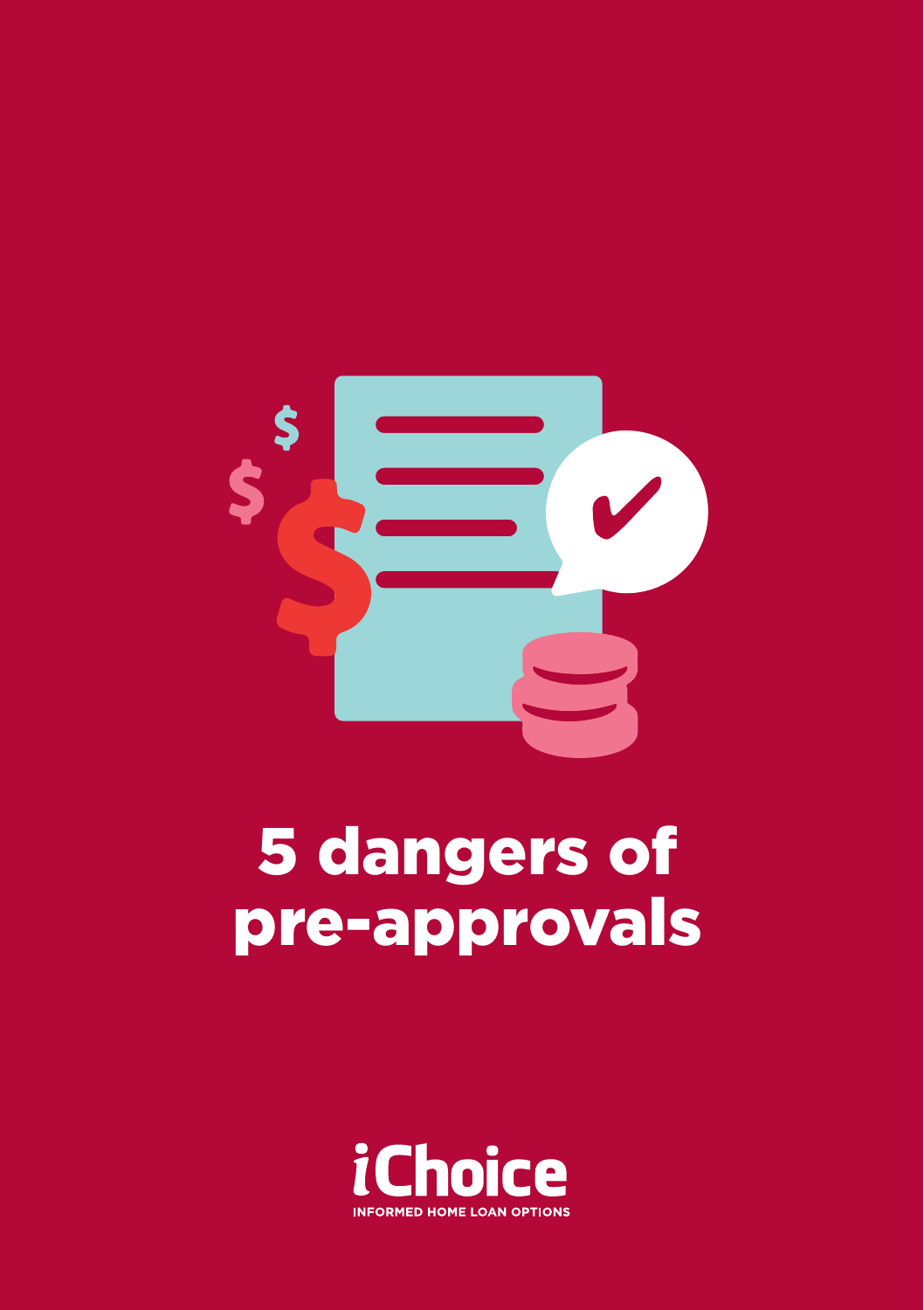





# 5 dangers you MUST know about pre-approvals

In the office, us bankers & brokers call them AIP's (Approval in Principle) but to the outside world we call them pre-approvals…strange hey?

Pre-approvals are only a lender's indication that they are willing to loan a borrower a sum of money for a property purchase, based on an initial assessment of your creditworthiness and borrowing capability. There's absolutely no obligation for them to end up actually approving the loan down the track!

# #1

#### Valuation

Remember a 'pre-approval' is conditional upon several things, but mainly the valuation. We've all heard of stories where valuations get done and come in less than what the purchase price was. In such a case, your pre-approval for an 80% loan is void, as the LVR is now higher. If you're not buying at an auction, it's best to get a 5-day Cooling Off period, during which time the bank can have the place valued and give you a Formal Approval. If you are buying at auction, or even worse, buying off-the-plan, do you have a bit of spare cash in case this happens? Do you have a Plan B?

# #2

### Acceptable Security

Banks have restrictions on certain postcodes. Not because the areas are necessarily perceived to be bad, but they may ban a postcode due to an anticipated over supply in that particular area, or sometimes a particular bank may be over-exposed in a certain apartment block. Be sure your broker has checked out the address of the place you're going to auction for! It only takes 5 minutes…

Do you know what the minimum square meterage is by the bank who issued you with a pre-approval? if you're buying off-the-plan, the postcode restriction may be placed once you've already exchanged – which can be disastrous.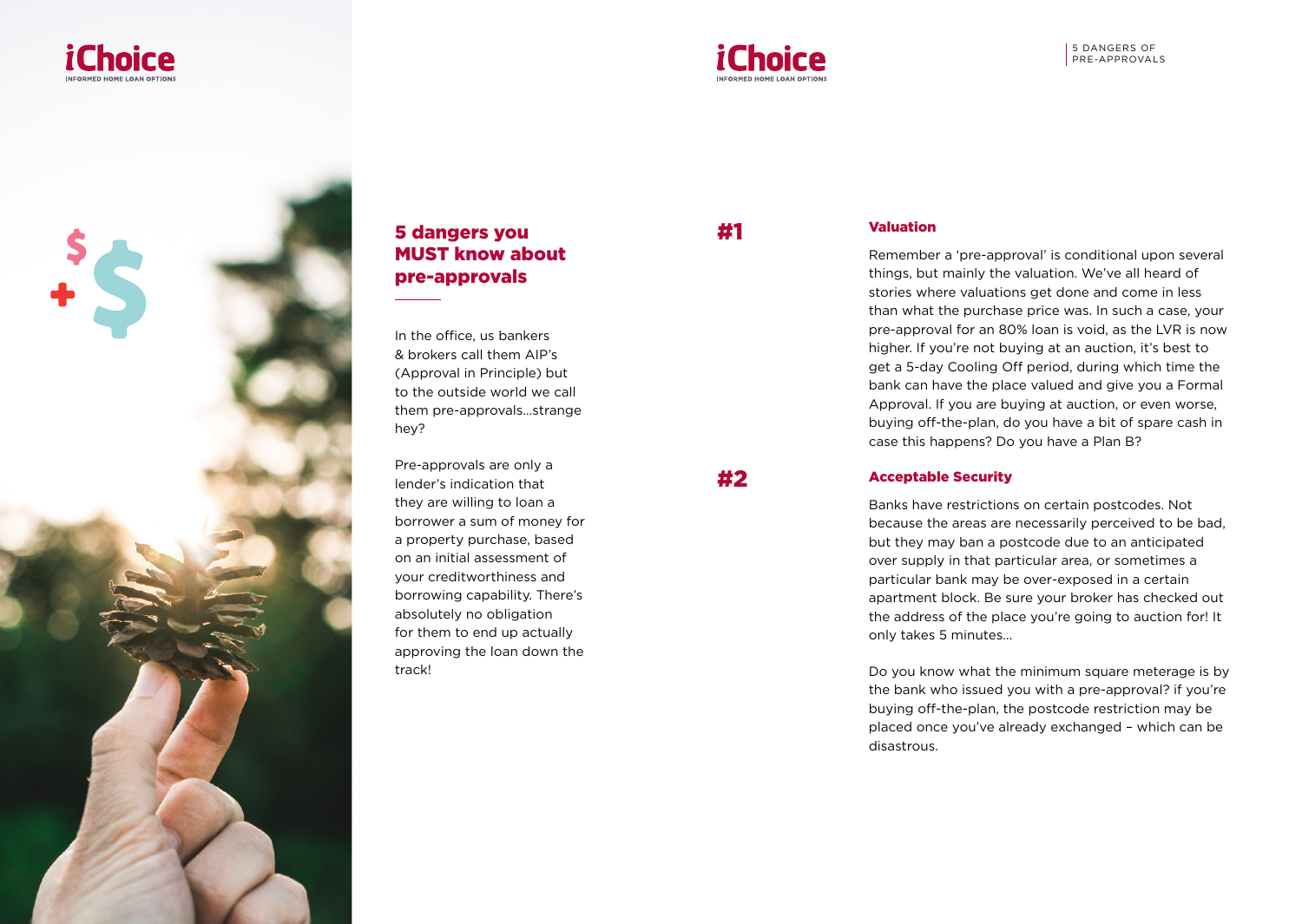



# #3

#### Assumed rental income

If you're buying an investment property, the bank has given you a pre-approval assuming what the rent will be. Let's say your broker has assumed a rent of \$1,000 a week for a \$1.4M property. If the banks valuer assigns an estimated rent of only \$700, your pre-approval might be void. Many people get caught here. If your ability to demonstrate Capacity (your ability to service the loan) just scraped it in, know how much leeway you have... ask your broker what he input as the expected rent… so you don't get caught out! Inexperienced brokers go a bit gung ho here to make it work, without you even realising what they have assumed the rent to be. Use the right professionals.

By the way, if you buy a house without a kitchen or bathroom, the valuer will likely assign \$0 rent, as it's deemed unliveable, which could leave you stranded (unless the vendor gives you an extended settlement and immediate access for you fix it up before the val gets done). The banks servicing calculator won't even factor in the negative gearing if they adopt \$0 rent. Watch out!

#4

#### Has your situation changed?

After first getting a pre-approval, have you taken out a car loan? A credit card? Still doing the same overtime? Have you had a baby?? (each dependant you have can reduce your ability to borrow by about \$80,000!)

Pre-approvals just mean that on the day you got it, based on your situation at that time, and based on the banks policy at that time, based on your Credit Policy at that time, and subject to them being happy with the valuation, that you should be approved. It's important to be aware of what can go wrong and great if you have a back-up plan.

#5

#### **Policy**

Banks change their policies all the time. You might have a pre-approval for 80%, but by the time you seek formal approval they may have scaled back to 70%! Their calculator for checking out your Capacity may have got harsher, as they seem to be these days. If you're buying off-the-plan for a 9-month period, you might find that when the initial pre-approval expires in 6 months' time. you are unable to renew it. This happens.

What happens if you've been approved a Family Guarantee loan, only to find that after 6 months, your pre-approval cant be renewed as the banks policy has changed, for example, by insisting that your parents hare still working (watch this space).

Get the best advice. If your bank or broker isn't intensely discussing Plan B with you, get someone else.